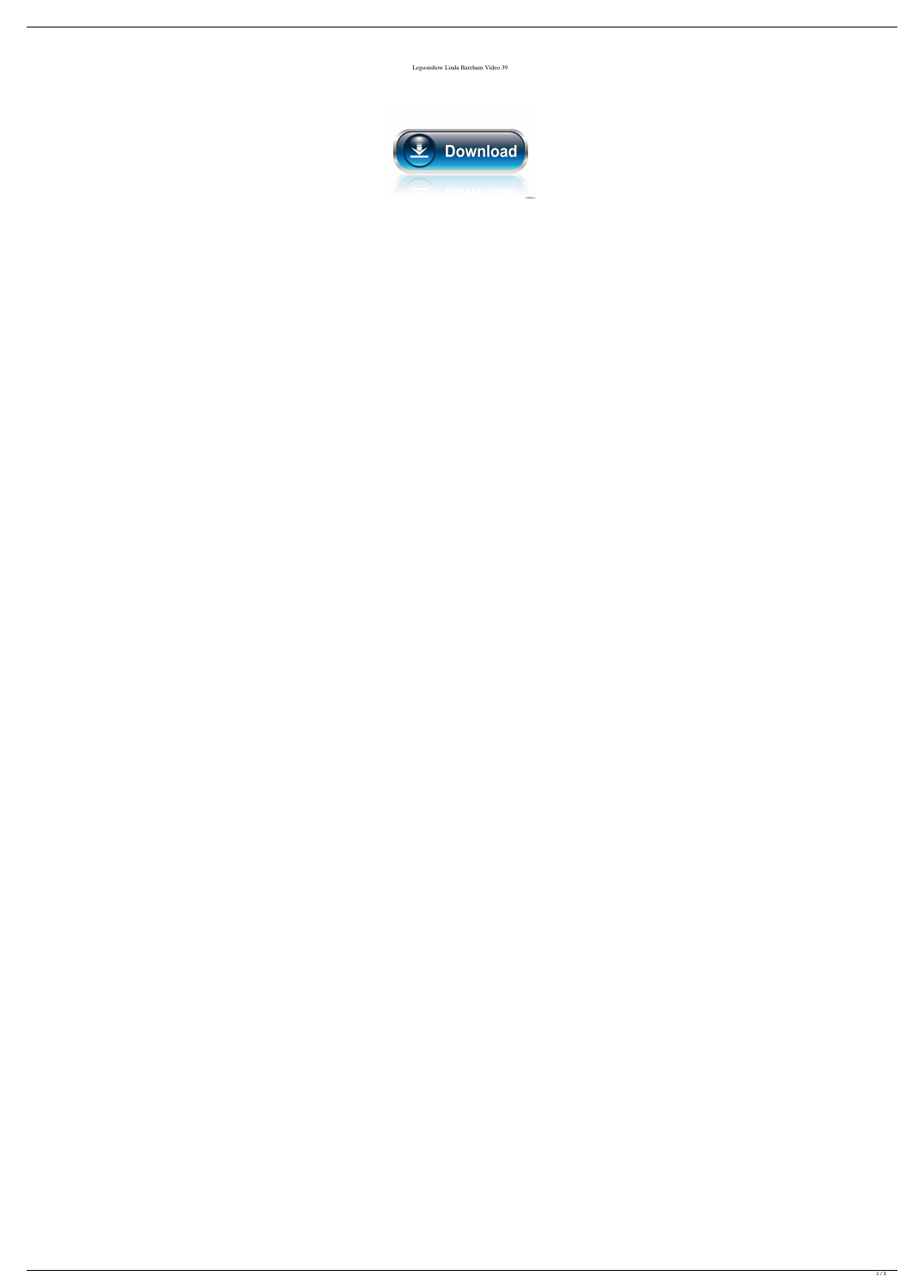A: You can do this by adding two tags: Q: how to append a request to apache log? I have searched for hours now and can't seem to figure it out. So I have a php script running on apache on ubuntu and I would like to append the output to the apache log. I looked into apache2.conf, but I couldn't find anything. This is what I've been trying, but it seems I'm missing something... StartServers 3 MinSpareServers 3 MaxSpareServers 3 MinSpareThreads 25 MaxSpareThreads 300 ThreadsPerChild 25 MaxClients 300 MinSpareThreads 50 MaxSpareThreads 250 ThreadsPerChild 50 MaxClients 50 LogLevel alert LogFormat "vclf '%h %l %u %t "%r" %>s %b" vcl CustomLog "/var/log/apache2/access.log" vcl ErrorLog "/var/log/apache2/error.log" CustomLog "/var/log/apache2/access.log" combined env=!dontlog LogFormat "%h %l %u %t "%r" %>s %b" common CustomLog "/var/log/apache2/access.log" common ErrorLog "/var/log/apache2/error